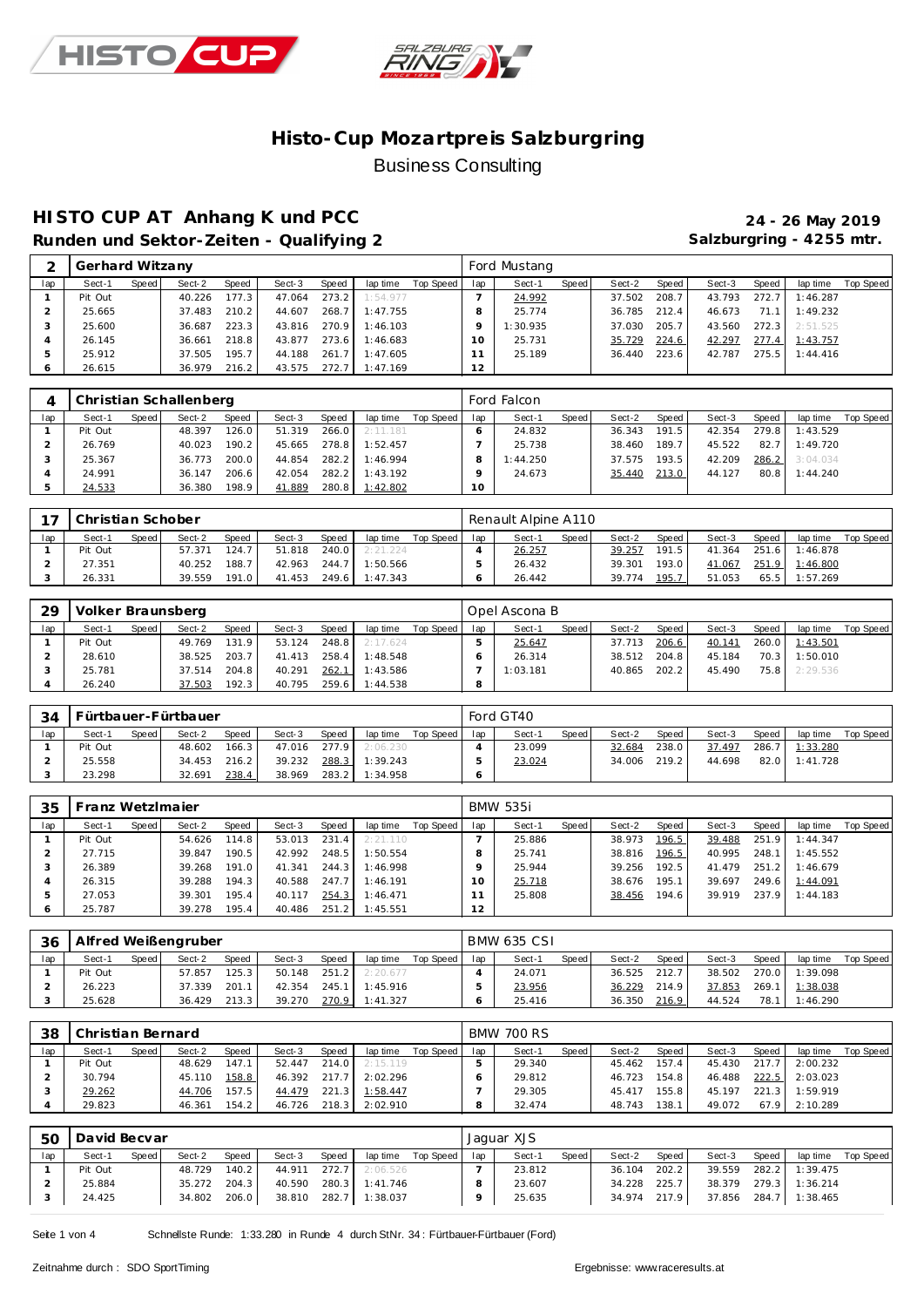



#### **HISTO CUP AT Anhang K und PCC 24 - 26 May 2019**

Runden und Sektor-Zeiten - Qualifying 2 **Salzburgring - 4255 mtr.** 

| 23.757 | 226.1<br>34.412  | 284.7 1:36.436<br>38.267     | $10^{-1}$ | 23.310 | 234.5<br>34.008 | 285.7<br>37.043 | 1:34.361 |
|--------|------------------|------------------------------|-----------|--------|-----------------|-----------------|----------|
| 25.232 | 224.3<br>35.051  | 283.7 1:38.392<br>38.109     |           | 26.669 | 153.4<br>43.887 | 76.5<br>50.197  | 2:00.753 |
| 23.182 | 225.41<br>34.463 | 285.7<br>71:35.399<br>37.754 |           |        |                 |                 |          |

| 51  | Jaroslav Rejka |       |        |       |        |       |          |           |     | Jaquar XJS |       |        |        |        |       |          |           |
|-----|----------------|-------|--------|-------|--------|-------|----------|-----------|-----|------------|-------|--------|--------|--------|-------|----------|-----------|
| lap | Sect-1         | Speed | Sect-2 | Speed | Sect-3 | Speed | lap time | Top Speed | lap | Sect-1     | Speed | Sect-2 | Speed  | Sect-3 | Speed | lap time | Top Speed |
|     | Pit Out        |       | 50.630 | 131.9 | 52.394 | 240.7 | 2:18.221 |           |     | 24.839     |       | 36.641 | 196.51 | 41.834 | 283.7 | 1:43.314 |           |
|     | 30.909         |       | 41.414 | 156.9 | 48.129 | 263.8 | 2:00.452 |           |     | 24.717     |       | 36.133 | 202.8  | 40.950 | 285.2 | 1:41.800 |           |
|     | 26.232         |       | 38.671 | 172.9 | 44.038 | 276.9 | 1:48.941 |           |     | 25.561     |       | 35.331 | 205.4  | 41.550 | 281.7 | 1:42.442 |           |
|     | 25.941         |       | 38.158 | '76.3 | 42.838 | 279.3 | 1:46.937 |           |     | 24.977     |       | 35.609 | 198.31 | 41.380 | 279.8 | 1:41.966 |           |
|     | 25.359         |       | 36.414 | 193.8 | 42.346 | 282.7 | 1:44.119 |           | 10  | 29.500     |       | 46.559 | 142.6  | 54.496 | 82.8  | 2:10.555 |           |

| 55  | Paolo Bannò |         |        |       |        |       |          |           |     | Mercedes 560 SEC |       |        |       |        |       |          |           |
|-----|-------------|---------|--------|-------|--------|-------|----------|-----------|-----|------------------|-------|--------|-------|--------|-------|----------|-----------|
| lap | Sect-1      | Speed I | Sect-2 | Speed | Sect-3 | Speed | lap time | Top Speed | lap | Sect-1           | Speed | Sect-2 | Speed | Sect-3 | Speed | lap time | Top Speed |
|     | Pit Out     |         | 50.630 | 125.5 | 55.751 | 234.4 | 2:20.511 |           |     | 28.387           |       | 41.473 | 163.5 | 45.609 | 241.8 | 1:55.469 |           |
|     | 28.895      |         | 41.040 | 170.6 | 47.287 | 240.7 | 1:57.222 |           |     | 28.286           |       | 40.293 | 186.8 | 43.332 | 241.8 | 1:51.911 |           |
|     | 27.414      |         | 41.131 | 155.5 | 45.796 | 243.6 | 1:54.341 |           |     | 26.784           |       | 39.332 | 191.5 | 42.868 | 243.2 | 1:48.984 |           |
|     | 27.503      |         | 40.469 | 192.5 | 43.353 | 243.2 | 1:51.325 |           |     | 27.370           |       | 39.036 | 195.1 | 44.171 | 163.1 | 1:50.577 |           |
|     | 26.921      |         | 39.924 | 191.5 | 43.015 | 245.1 | 1:49.860 |           | 10  | 33.517           |       | 41.078 | 188.2 | 54.799 | 64.8  | 2:09.394 |           |

| 60  | Herby Senn |         |        |       |        |       |          |           |        | Triumph Spitfire Mk3 |       |        |       |        |       |          |           |
|-----|------------|---------|--------|-------|--------|-------|----------|-----------|--------|----------------------|-------|--------|-------|--------|-------|----------|-----------|
| lap | Sect-1     | Speed I | Sect-2 | Speed | Sect-3 | Speed | lap time | Top Speed | lap    | Sect-1               | Speed | Sect-2 | Speed | Sect-3 | Speed | lap time | Top Speed |
|     | Pit Out    |         | 54.680 | 106.9 | 52.759 | 213.2 | 2:20.883 |           |        | 28.819               |       | 43.543 | 170.0 | 43.279 | 225.6 | 1:55.641 |           |
|     | 29.736     |         | 43.157 | 167.4 | 45.136 | 214.6 | 1:58.029 |           |        | 28.511               |       | 43.211 | 166.7 | 43.599 | 230.8 | 1:55.321 |           |
|     | 29.691     |         | 43.023 | 168.2 | 44.110 | 221.3 | 1:56.824 |           |        | 28.817               |       | 42.750 | 166.5 | 45.641 | 224.4 | 1:57.208 |           |
|     | 28.823     |         | 42.519 | 172.9 | 43.787 | 226.6 | 1:55.129 |           |        | 28.916               |       | 42.866 | 163.5 | 51.718 | 63.4  | 2:03.500 |           |
|     | 28.006     |         | 43.008 | 169.2 | 42.973 | 225.3 | 1:53.987 |           | $10-1$ |                      |       |        |       |        |       |          |           |

|     | [homas Lehner] |              |        |       |        |       |          |           |     | Alfa Romeo Sud Sprint |       |        |       |        |       |          |           |
|-----|----------------|--------------|--------|-------|--------|-------|----------|-----------|-----|-----------------------|-------|--------|-------|--------|-------|----------|-----------|
| lap | Sect-1         | <b>Speed</b> | Sect-2 | Speed | Sect-3 | Speed | lap time | Top Speed | lap | Sect-1                | Speed | Sect-2 | Speed | Sect-3 | Speed | lap time | Top Speed |
|     | Pit Out        |              | 42.660 | 158.9 | 52.067 | 242.2 | 2:06.600 |           |     | 26.476                |       | 37.963 | 185.1 | 41.681 | 260.5 | 1:46.120 |           |
|     | 28.687         |              | 38.706 | 184.9 | 44.738 | 254.7 | 1:52.131 |           |     |                       |       |        |       |        |       |          |           |

| 75  |         |         | homas Jakob-Kaeferle |              |        |       |          |             |     | Ford Escort |       |          |       |               |       |                |           |
|-----|---------|---------|----------------------|--------------|--------|-------|----------|-------------|-----|-------------|-------|----------|-------|---------------|-------|----------------|-----------|
| lap | Sect-1  | Speed I | Sect-2               | <b>Speed</b> | Sect-3 | Speed | lap time | Top Speed I | lap | Sect-1      | Speed | Sect-2   | Speed | Sect-3        | Speed | lap time       | Top Speed |
|     | Pit Out |         | 1:01.236             | 102.2        | 59.803 | 158.7 | 2:36.883 |             |     | 26.039      |       | 39.453   | 194.1 | 40.307        |       | 255.5 1:45.799 |           |
|     | 37.500  |         | 1:00.253             | 102.9        | 59.996 | 165.0 | 2:37.749 |             |     | 25.593      |       | 39.323   | 195.4 | 39.722        |       | 255.9 1:44.638 |           |
|     | 36.827  |         | 56.293               | 108.01       | 52.236 | 250.0 | 2:25.356 |             |     | 36.357      |       | 1:01.965 |       | 99.0 1:04.458 |       | 72.2 2:42.780  |           |
|     | 26.177  |         | 40.085               | 193.0        | 40.979 | 253.1 | 1:47.241 |             | o   |             |       |          |       |               |       |                |           |

| 85  |         |       | Alexander Wechselberger |        |        |       |          |           |     | Alfasud Sprint |         |        |       |        |       |          |           |
|-----|---------|-------|-------------------------|--------|--------|-------|----------|-----------|-----|----------------|---------|--------|-------|--------|-------|----------|-----------|
| lap | Sect-1  | Speed | Sect-2                  | Speed  | Sect-3 | Speed | lap time | Top Speed | lap | Sect-1         | Speed I | Sect-2 | Speed | Sect-3 | Speed | lap time | Top Speed |
|     | Pit Out |       | 42.855                  | 158.4  | 49.010 | 243.2 | 2:03.716 |           |     | 25.401         |         | 38.156 | 186.3 | 39.940 | 255.9 | 1:43.497 |           |
|     | 28.643  |       | 41.415                  | 186.0  | 45.344 | 246.2 | 1:55.402 |           |     | 25.772         |         | 38.713 | 187.5 | 41.078 | 241.4 | 1:45.563 |           |
|     | 27.659  |       | 38.773                  | 189.51 | 40.848 | 253.9 | 1:47.280 |           |     | 25.959         |         | 39.276 | 173.1 | 49.781 | 89.0  | 1:55.016 |           |
|     | 25.298  |       | 37.783                  | 187.7  | 40.122 | 255.5 | 1:43.203 |           |     |                |         |        |       |        |       |          |           |

| -87 | Franz Kerzner |         |        |              |        |       |          |           |     | Ford Escort RS 1600 BDA |       |        |       |        |       |          |           |
|-----|---------------|---------|--------|--------------|--------|-------|----------|-----------|-----|-------------------------|-------|--------|-------|--------|-------|----------|-----------|
| lap | Sect-1        | Speed I | Sect-2 | <b>Speed</b> | Sect-3 | Speed | lap time | Top Speed | lap | Sect-1                  | Speed | Sect-2 | Speed | Sect-3 | Speed | lap time | Top Speed |
|     | Pit Out       |         | 51.582 | 108.1        | 54.413 | 246.2 | 2:18.559 |           |     | 24.548                  |       | 37.234 | 205.4 | 40.570 | 262.1 | 1:42.352 |           |
|     | 27.263        |         | 38.410 | 193.8        | 44.622 | 257.6 | 1:50.295 |           |     | 25.596                  |       | 38.901 | 205.4 | 40.366 | 262.6 | 1:44.863 |           |
|     | 25.826        |         | 38.016 | 191.2        | 42.135 | 260.5 | 1:45.977 |           |     | 24.355                  |       | 37.158 | 207.5 | 40.162 | 262.6 | 1:41.675 |           |
|     | 25.308        |         | 37.236 | 205.1        | 40.687 | 261.3 | 1:43.231 |           |     | 30.379                  |       | 44.775 | 166.9 | 50.675 | 67.6  | 2:05.829 |           |

| . O^ | Bernd Matzer |       |        |              |        |       |          |           |     | Chevrolet Corvette C4 |       |        |       |          |       |          |           |
|------|--------------|-------|--------|--------------|--------|-------|----------|-----------|-----|-----------------------|-------|--------|-------|----------|-------|----------|-----------|
| lap  | Sect-1       | Speed | Sect-2 | <b>Speed</b> | Sect-3 | Speed | lap time | Top Speed | lap | Sect-1                | Speed | Sect-2 | Speed | Sect-3   | Speed | lap time | Top Speed |
|      | Pit Out      |       | 51.352 | 122.9        | 53.288 | 254.  | . 928    |           |     | 26.635                |       | 38.652 | 194.3 | 1:23.647 | 51.   | : 28.934 |           |

| 129 |         |       | Koppenwallner-Koppenwallner |       |        |       |                |           |     | Chevron B16 |       |        |        |        |       |                |           |
|-----|---------|-------|-----------------------------|-------|--------|-------|----------------|-----------|-----|-------------|-------|--------|--------|--------|-------|----------------|-----------|
| lap | Sect-1  | Speed | Sect-2                      | Speed | Sect-3 | Speed | lap time       | Top Speed | lap | Sect-1      | Speed | Sect-2 | Speed  | Sect-3 | Speed | lap time       | Top Speed |
|     | Pit Out |       | 44.298                      | 157.2 | 43.964 | 276.5 | 2:01.036       |           | 5.  | 3:10.983    |       | 35.083 | 194.61 | 53.106 | 81.1  | 4:39.172       |           |
|     | 24.726  |       | 35.487                      | 228.2 | 38.743 | 283.7 | 1:38.956       |           |     | 2:14.995    |       | 35.000 | 229.3  | 38.381 |       | 281.3 3:28.376 |           |
|     | 23.917  |       | 34.432                      | 230.0 | 37.939 |       | 283.2 1:36.288 |           |     | 23.449      |       | 34.084 | 229.7  | 43.652 |       | 76.3 1:41.185  |           |

Seite 2 von 4 Schnellste Runde: 1:33.280 in Runde 4 durch StNr. 34 : Fürtbauer-Fürtbauer (Ford)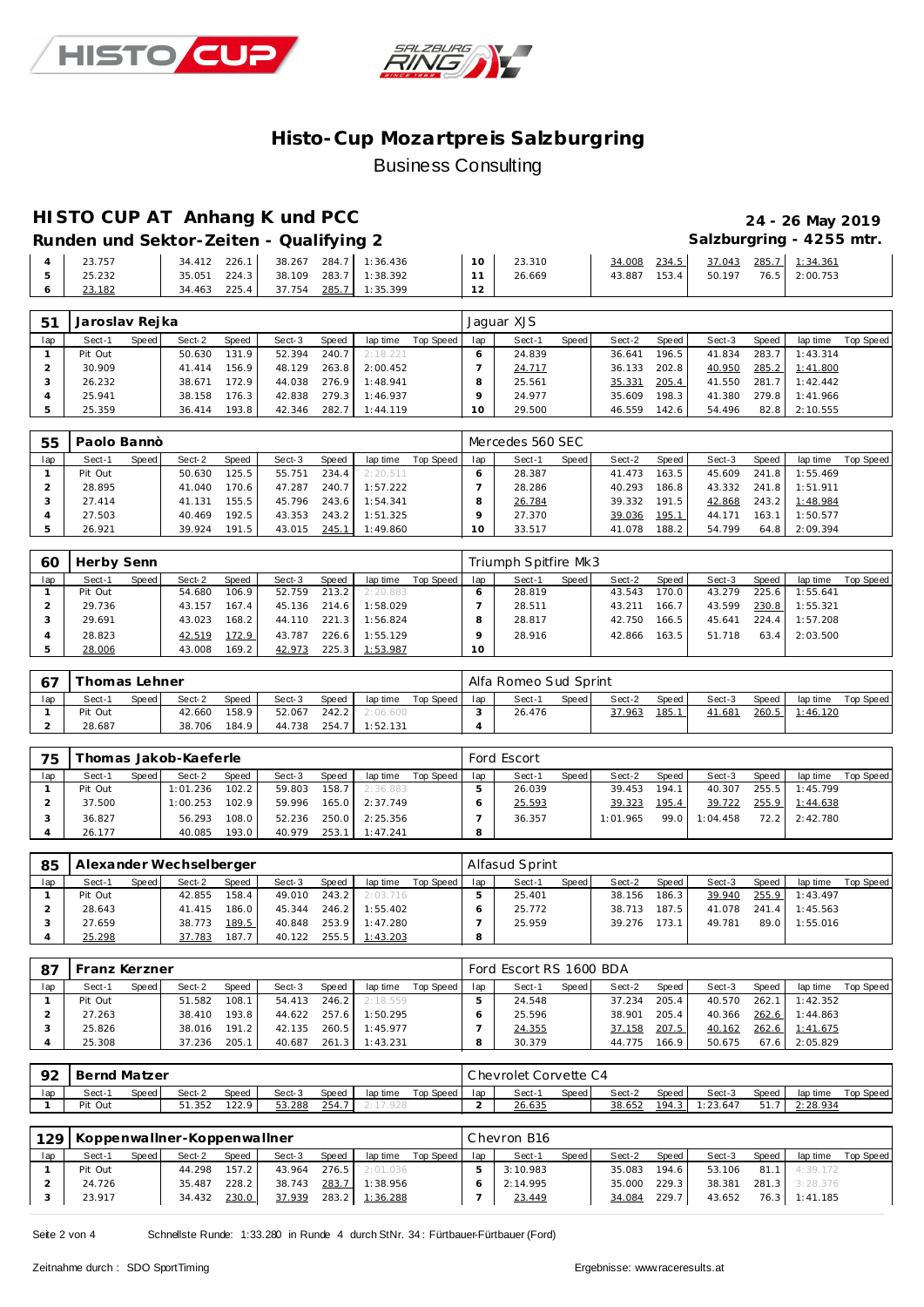



**HISTO CUP AT Anhang K und PCC 24 - 26 May 2019**

**Runden und Sektor-Zeiten - Qualifying 2** 24.262 34.435 230.0 45.494 77.8 1:44.191 **8**

| 61 <sup>′</sup> | Josef Schied Ibauer |       |        |       |        |       |          |           |     | Porsche 911 Carrera 3.0 |       |        |       |        |       |          |           |
|-----------------|---------------------|-------|--------|-------|--------|-------|----------|-----------|-----|-------------------------|-------|--------|-------|--------|-------|----------|-----------|
| lap             | Sect-1              | Speed | Sect-2 | Speed | Sect-3 | Speed | lap time | Top Speed | lap | Sect-1                  | Speed | Sect-2 | Speed | Sect-3 | Speed | lap time | Top Speed |
|                 | Pit Out             |       | 53.746 | 125.2 | 57.066 | 228.8 | 2:25.697 |           |     | 26.164                  |       | 37.136 | 212.4 | 40.895 | 262.6 | 1:44.195 |           |
|                 | 30.284              |       | 39.035 | 189.0 | 44.173 | 254.7 | 1:53.492 |           | 8   | 25.948                  |       | 37.736 | 168.4 | 44.803 | 261.3 | 1:48.487 |           |
| 3               | 26.342              |       | 37.512 | 195.1 | 40.971 | 260.0 | 1:44.825 |           |     | 25.851                  |       | 37.177 | 204.8 | 41.094 | 258.8 | 1:44.122 |           |
| 4               | 26.571              |       | 36.879 | 207.5 | 41.269 | 261.7 | 1:44.719 |           | 10  | 25.461                  |       | 36.578 | 216.5 | 40.568 | 258.0 | 1:42.607 |           |
| 5               | 26.973              |       | 37.824 | 191.7 | 41.095 | 262.1 | 1:45.892 |           |     | 25.765                  |       | 37.021 | 215.6 | 39.838 | 262.1 | 1:42.624 |           |
|                 | 26.273              |       | 36.926 | 215.6 | 40.492 | 262.1 | 1:43.691 |           | 12  |                         |       |        |       |        |       |          |           |

| 621 |         |       | Josef Schößwendter |       |        |       |          |           |     | Porsche 944 Turbo |       |        |       |        |       |          |           |
|-----|---------|-------|--------------------|-------|--------|-------|----------|-----------|-----|-------------------|-------|--------|-------|--------|-------|----------|-----------|
| lap | Sect-1  | Speed | Sect-2             | Speed | Sect-3 | Speed | lap time | Top Speed | lap | Sect-1            | Speed | Sect-2 | Speed | Sect-3 | Speed | lap time | Top Speed |
|     | Pit Out |       | 47.660             | 126.8 | 52.027 | 231.1 | 2:13.840 |           |     | 23.286            |       | 34.744 | 223.6 | 40.036 | 270.5 | 1:38.066 |           |
|     | 31.346  |       | 39.348             | 170.0 | 43.993 | 272.3 | 1:54.687 |           |     | 24.349            |       | 35.926 | 200.8 | 40.851 | 274.6 | 1:41.126 |           |
|     | 26.188  |       | 37.633             | 198.1 | 39.888 | 275.0 | 1:43.709 |           |     | 23.487            |       | 34.636 | 223.6 | 37.706 | 278.8 | 1:35.829 |           |
|     | 23.389  |       | 34.695             | 219.2 | 39.927 | 283.7 | 1:38.011 |           | 10  | 23.081            |       | 34.339 | 228.2 | 37.544 | 277.9 | 1:34.964 |           |
|     | 25.133  |       | 35.745             | 206.0 | 38.917 | 276.9 | 1:39.795 |           |     | 27.274            |       | 45.110 | 151.4 | 56.507 | 65.5  | 2:08.891 |           |
|     | 24.659  |       | 37.811             | 201.7 | 39.853 | 280.3 | 1:42.323 |           | 12  |                   |       |        |       |        |       |          |           |

| 622 | Hufeld-Hufeld |       |        |              |        |       |          |           |     | Porsche 924 GTS |       |        |       |        |       |          |           |
|-----|---------------|-------|--------|--------------|--------|-------|----------|-----------|-----|-----------------|-------|--------|-------|--------|-------|----------|-----------|
| lap | Sect-1        | Speed | Sect-2 | <b>Speed</b> | Sect-3 | Speed | lap time | Top Speed | lap | Sect-1          | Speed | Sect-2 | Speed | Sect-3 | Speed | lap time | Top Speed |
|     | Pit Out       |       | 46.364 | 149.1        | 51.561 | 254.3 | 2:12.342 |           |     | 24.974          |       | 36.674 | 216.2 | 39.814 | 268.7 | 1:41.462 |           |
|     | 27.851        |       | 38.610 | 194.6        | 47.218 | 234.  | 1:53.679 |           |     | 26.371          |       | 38.702 | 192.8 | 43.172 | 267.8 | 1:48.245 |           |
|     | 27.691        |       | 37.525 | 213.3        | 40.563 | 264.7 | 1:45.779 |           |     | 24.764          |       | 38.126 | 212.4 | 39.340 | 266.4 | 1:42.230 |           |
|     | 24.872        |       | 36.310 | 213.6        | 39.427 | 268.7 | 1:40.609 |           |     | 25.179          |       | 44.695 | 157.7 | 49.581 | 69.3  | 1:59.455 |           |

| 626 | Johannes Bauer |       |        |                    |        |       |          |           |                | Porsche 914/6 GT |       |        |       |        |       |          |           |
|-----|----------------|-------|--------|--------------------|--------|-------|----------|-----------|----------------|------------------|-------|--------|-------|--------|-------|----------|-----------|
| lap | Sect-1         | Speed | Sect-2 | Speed              | Sect-3 | Speed | lap time | Top Speed | lap            | Sect-1           | Speed | Sect-2 | Speed | Sect-3 | Speed | lap time | Top Speed |
|     | Pit Out        |       | 55.196 | 120.6              | 56.410 | 214.6 | 2:25.242 |           |                | 27.473           |       | 40.498 | 195.7 | 43.835 | 232.4 | 1:51.806 |           |
|     | 30.993         |       | 42.581 | 186.3              | 47.575 | 228.2 | 2:01.149 |           |                | 27.210           |       | 40.205 | 182.0 | 44.732 | 230.8 | 1:52.147 |           |
|     | 28.746         |       | 41.381 | 193.0 <sub>1</sub> | 45.410 | 233.1 | 1:55.537 |           |                | 27.653           |       | 39.832 | 197.5 | 44.476 | 231.4 | 1:51.961 |           |
|     | 27.856         |       | 40.392 | 194.6              | 45.121 | 227.2 | 1:53.369 |           |                | 28.282           |       | 40.569 | 189.7 | 45.431 | 224.7 | 1:54.282 |           |
|     | 27.907         |       | 40.761 | 195.1              | 43.885 | 236.2 | 1:52.553 |           |                | 27.901           |       | 41.846 | 178.0 | 46.397 | 216.0 | 1:56.144 |           |
|     | 27.718         |       | 41.540 | 188.2              | 44.783 | 232.1 | 1:54.041 |           | $\overline{2}$ |                  |       |        |       |        |       |          |           |

| 633 | Wolfgang Belasta |       |        |              |        |       |          |           |          | Porsche 993 Turbo-2 |       |        |       |        |       |          |           |
|-----|------------------|-------|--------|--------------|--------|-------|----------|-----------|----------|---------------------|-------|--------|-------|--------|-------|----------|-----------|
| lap | Sect-1           | Speed | Sect-2 | <b>Speed</b> | Sect-3 | Speed | lap time | Top Speed | lap      | Sect-1              | Speed | Sect-2 | Speed | Sect-3 | Speed | lap time | Top Speed |
|     | Pit Out          |       | 49.819 | 125.7        | 53.531 | 273.6 | 2:18.114 |           |          | 24.554              |       | 35.598 | 195.4 | 42.289 | 284.7 | 1:42.441 |           |
|     | 27.636           |       | 36.532 | 195.4.       | 44.363 | 276.0 | 1:48.531 |           |          | 24.221              |       | 35.334 | 194.3 | 41.649 | 281.7 | 1:41.204 |           |
|     | 24.878           |       | 35.305 | 201.7        | 41.375 | 277.4 | 1:41.558 |           |          | 25.355              |       | 36.803 | 192.0 | 42.144 | 278.4 | 1:44.302 |           |
|     | 24.152           |       | 35.207 | 196.5        | 41.941 | 280.8 | 1:41.300 |           | $10^{-}$ | 24.630              |       | 36.613 | 192.0 | 42.342 | 276.9 | 1:43.585 |           |
|     | 24.419           |       | 35.319 | 207.8        | 42.455 | 279.8 | 1:42.193 |           |          | 24.770              |       | 35.406 | 208.7 | 42.089 | 276.9 | 1:42.265 |           |
| O   | 24.382           |       | 36.169 | 200.6        | 41.962 | 280.3 | 1:42.513 |           | 12       | 25.217              |       | 35.497 | 196.5 | 42.270 | 275.5 | 1:42.984 |           |

|     | 635   Mondinelli-Strazzeri |       |        |        |        | Porsche 944 |           |           |     |        |         |        |       |        |       |          |           |
|-----|----------------------------|-------|--------|--------|--------|-------------|-----------|-----------|-----|--------|---------|--------|-------|--------|-------|----------|-----------|
| lap | Sect-1                     | Speed | Sect-2 | Speed  | Sect-3 | Speed       | lap time  | Top Speed | lap | Sect-1 | Speed ! | Sect-2 | Speed | Sect-3 | Speed | lap time | Top Speed |
|     | Pit Out                    |       | 54.923 | 104.0  | 53.231 | 219.8       | 2: 23.314 |           |     | 26.809 |         | 41.394 | 188.2 | 43.759 | 235.8 | 1:51.962 |           |
|     | 30.277                     |       | 43.482 | 150.3  | 50.560 | 227.5       | 2:04.319  |           |     | 27.296 |         | 40.872 | 187.5 | 43.784 | 238.2 | 1:51.952 |           |
|     | 27.509                     |       | 41.591 | 187.31 | 44.278 | 236.5       | 1:53.378  |           |     | 27.102 |         | 40.916 | 186.0 | 43.975 | 237.9 | 1:51.993 |           |
|     | 26.923                     |       | 41.209 | 187.0  | 44.167 | 237.2       | 1:52.299  |           |     | 26.647 |         | 40.620 | 187.3 | 42.395 | 239.3 | 1:49.662 |           |
|     | 27.010                     |       | 41.130 | 186.5  | 43.790 | 238.2       | 1:51.930  |           | 0   | 26.970 |         | 40.694 | 186.0 | 48.719 | 190.7 | 1:56.383 |           |

|                | 640   Maximilian Detterbeck |       |          |       |        |       |          |           |     | Porsche 911 911 2.8 RSR |       |        |         |        |       |          |           |  |  |  |
|----------------|-----------------------------|-------|----------|-------|--------|-------|----------|-----------|-----|-------------------------|-------|--------|---------|--------|-------|----------|-----------|--|--|--|
| lap            | Sect-1                      | Speed | Sect-2   | Speed | Sect-3 | Speed | lap time | Top Speed | lap | Sect-1                  | Speed | Sect-2 | Speed I | Sect-3 | Speed | lap time | Top Speed |  |  |  |
|                | Pit Out                     |       | 1:04.640 | 95.0  | 59.368 | 188.8 | 2:44.643 |           |     | 26.676                  |       | 36.661 | 196.2   | 43.019 | 276.5 | 1:46.356 |           |  |  |  |
|                | 35.191                      |       | 43.669   | 146.5 | 50.877 | 272.3 | 2:09.737 |           |     | 25.870                  |       | 35.955 | 206.3   | 41.966 | 278.4 | 1:43.791 |           |  |  |  |
|                | 28.230                      |       | 38.465   | 191.0 | 45.130 | 272.7 | 1:51.825 |           |     | 24.663                  |       | 35.250 | 207.8   | 40.223 | 282.7 | 1:40.136 |           |  |  |  |
| $\overline{A}$ | 26.154                      |       | 36.792   | 198.1 | 44.045 | 272.7 | 1:46.991 |           |     | 23.854                  |       | 34.474 | 218.5   | 39.448 | 286.7 | 1:37.776 |           |  |  |  |
|                | 25.637                      |       | 39.879   | 194.3 | 43.879 | 273.6 | 1:49.395 |           |     | 23.630                  |       | 33.856 | 232.6   | 38.474 | 287.7 | 1:35.960 |           |  |  |  |
|                | 25.296                      |       | 36.510   | 192.0 | 44.020 | 250.0 | 1:45.826 |           | 12  |                         |       |        |         |        |       |          |           |  |  |  |